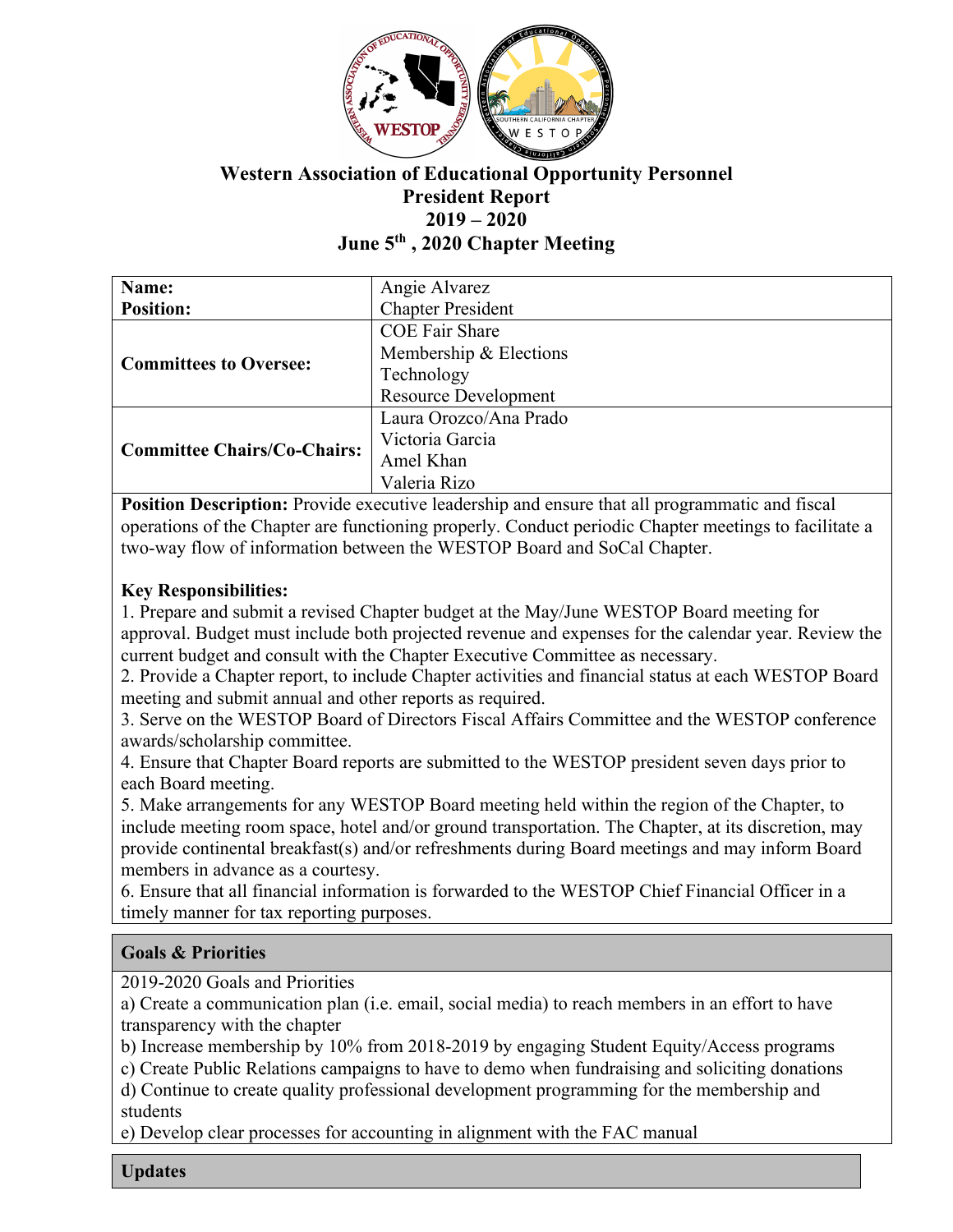#### *Fair Share:*

- As of April 1st, 2020, WESTOP SoCal had 21 Personal Contributions in the amount of \$3,375.
- More details provided by our Fair Share Chairs, Laura Orozco & Ana Prado.

#### *Resource Development*:

- Support our efforts by participating in opportunity drawings and scheduled member networking events/activities.
- Chapter Polo suggested donation \$40, Straight Out of SoCal T-Shirt suggested donation \$20. We may have to move this to an online shop.
- More details/opportunities provided by our Resource Development Chair, Valeria Rizo.

#### *Student Development*:

- A motion to postpone the Student Leadership Conference passed at the March Chapter meeting. All programs who had made payment for the event, have since been refunded. Plans for SLC will not continue until we have a clear date on when we can resume activities safely. An alternative would be to conduct a virtual conference for students, we will decide after we see how our virtual PDS goes.
- More details to be provided by SLC Chair, Daniela Barcenas.

*Technology:* Amel will have her work cut out for her as we move our activities will be conducted virtually for the next six months (at least). More details to be provided by Tech Chair, Amel

#### *Membership and Elections:*

- As of May 29, 2020, SoCal has 231 members.
- Horacio Aceves was elected President-Elect at the WESTOP Conference in March!
- The WESTOP President-Elect will also be from SoCal. Congrats, Jesus!
- More details will be provided by the Membership and Elections Chair, Victoria Garcia.

### *Budget:*

- Accounts balance as of December 2, 2019:
- Business Checking: \$9,428.77
- Business Market Rate Savings: \$200.02
- **Total Combined Balance: \$9,628.79**

## *WESTOP Update:*

- Bylaw changes passed during the Conference. The Chapter Presidents will now serve a one year term (1 year as president-elect, 1 year as president, and 1 year as past president)
- WESTOP has been conducting program specific roundtables to help in the changes in programming due to COVID-19. Notes for the roundtables can be found at: https://tinyurl.com/ydd5hpk3
- **2019-2020 Board & Service Council**
- President Angie Alvarez (Pasadena City College)
- Past President Dalia Hernandez (CSU San Bernardino)
- President-Elect Horacio Aceves (Occidental College)
- Treasurer Miguel Zarate Jr. (Riverside City College)
- Secretary Caroline Felix (CSU San Bernardino)
- Parliamentarian Ernesto Partida (Pasadena City College)
- COE Fairshare Ana Prado (Cal Lutheran University)
- Legislation/Education Cuauhtemoc "Temo" Solorio (Cal Lutheran University)
- Membership/Elections Victoria Garcia (Cal Lutheran University)